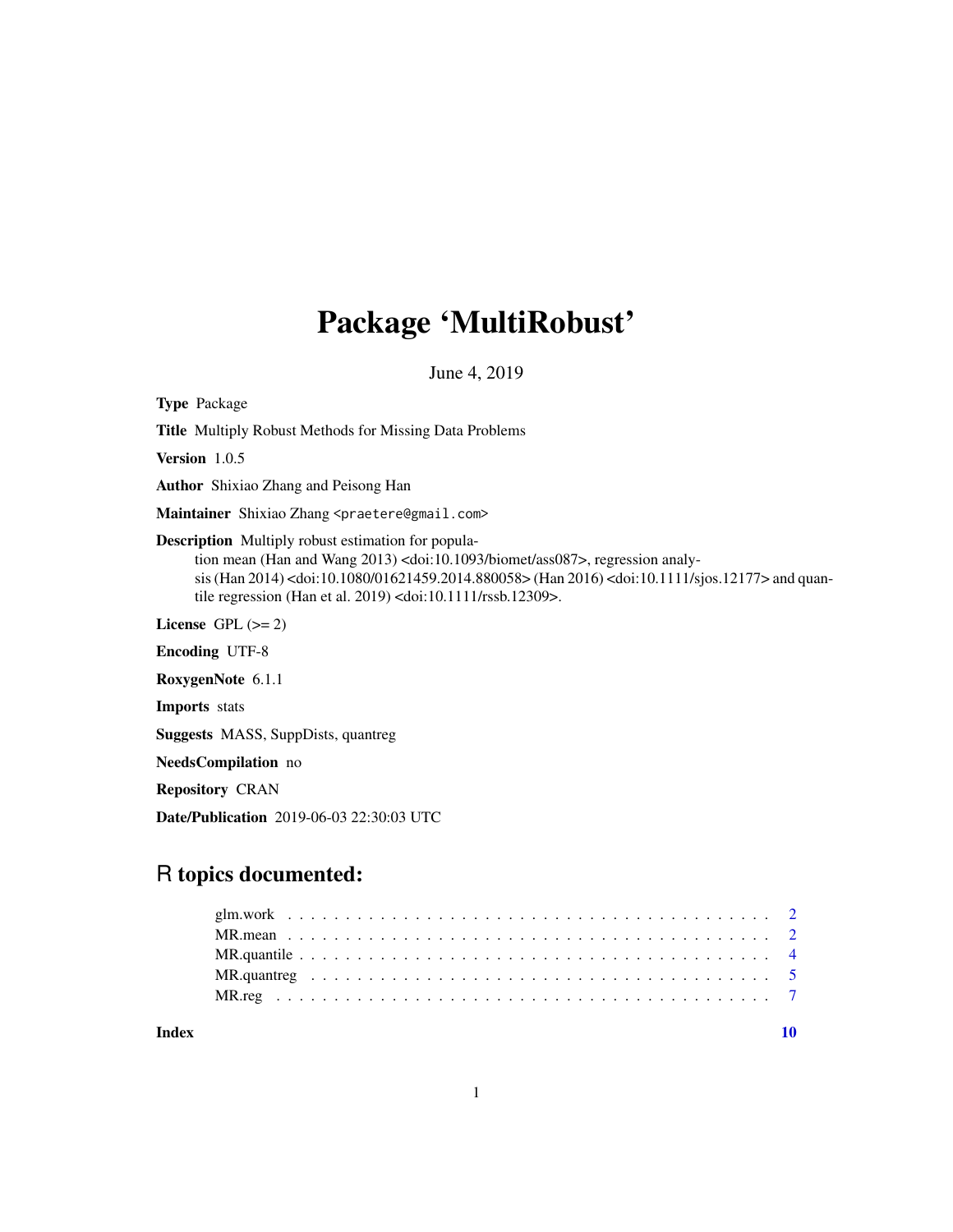<span id="page-1-1"></span><span id="page-1-0"></span>

#### Description

Define a generalized linear model. All the arguments in [glm](#page-0-0) are allowed except for data. Supported types of family include gaussian, binomial, poisson, Gamma and inverse.gaussian.

#### Usage

```
glm.work(formula, family = gaussian, weights = NULL, ...)
```
#### Arguments

| formula | The formula of the model to be fitted.                                                      |
|---------|---------------------------------------------------------------------------------------------|
| family  | The distribution of the response variable and the link function to be used in the<br>model. |
| weights | The prior weights to be used in the model.                                                  |
| .       | Addition arguments for the function glm.                                                    |

#### See Also

[glm](#page-0-0).

#### Examples

```
# A logistic regression with response R and covariates X1 and X2
mis1 <- glm.work(formula = R \sim X1 + X2, family = binomial(link = logit))
```
MR.mean *Multiply Robust Estimation of the Marginal Mean*

#### Description

MR.mean() is used to estimate the marginal mean of a variable which is subject to missingness. Multiple missingness probability models and outcome regression models can be accommodated.

#### Usage

```
MR.mean(response, reg.model = NULL, mis.model = NULL, moment = NULL,
 order = 1, data, bootstrap = FALSE, bootstrap.size = 300,
  alpha = 0.05
```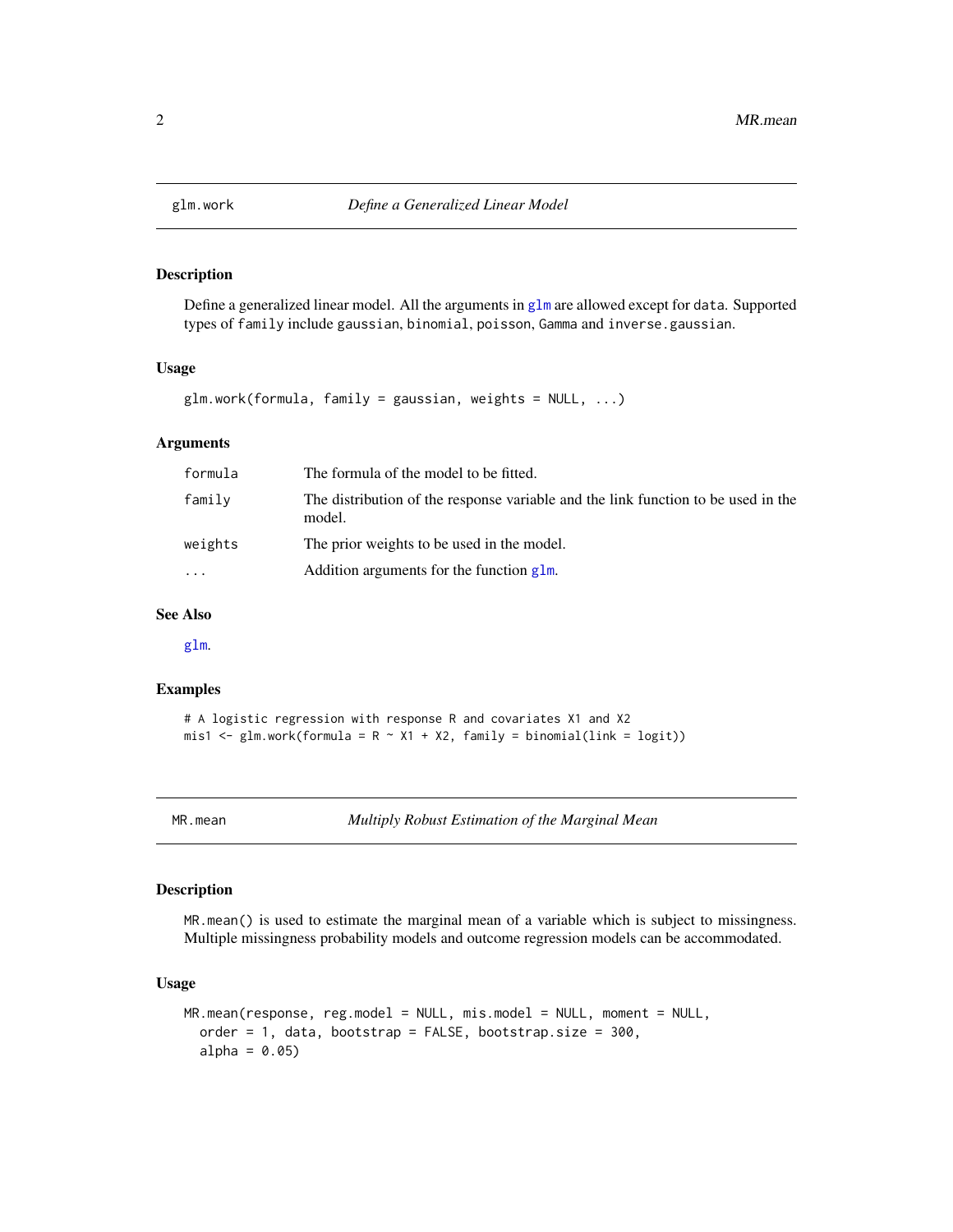#### <span id="page-2-0"></span>MR.mean 3

#### Arguments

| response    | The response variable of interest whose marginal mean is to be estimated.                                                                |
|-------------|------------------------------------------------------------------------------------------------------------------------------------------|
| reg.model   | A list of outcome regression models defined by glm. work.                                                                                |
| $mis_model$ | A list of missingness probability models defined by $g1m$ , work. The dependent<br>variable is always specified as R.                    |
| moment      | A vector of auxiliary variables whose moments are to be calibrated.                                                                      |
| order       | A numeric value. The order of moments up to which to be calibrated.                                                                      |
| data        | A data frame with missing data encoded as NA.                                                                                            |
| bootstrap   | Logical. If bootstrap = TRUE, the bootstrap will be applied to calculate the<br>standard error and construct a Wald confidence interval. |
|             | bootstrap.size A numeric value. Number of bootstrap resamples generated if bootstrap = TRUE.                                             |
| alpha       | Significance level used to construct the $100(1 - \text{alpha})\%$ Wald confidence inter-<br>val.                                        |

#### Value

| mu        | The estimated value of the marginal mean.                                     |
|-----------|-------------------------------------------------------------------------------|
| <b>SE</b> | The bootstrap standard error of mu when bootstrap $=$ TRUE.                   |
| CI        | A Wald-type confidence interval based on mu and SE when bootstrap = TRUE.     |
| weights   | The calibration weights if any reg. model, mis. model or moment is specified. |

#### References

Han, P. and Wang, L. (2013). Estimation with missing data: beyond double robustness. *Biometrika*, 100(2), 417–430.

Han, P. (2014). A further study of the multiply robust estimator in missing data analysis. *Journal of Statistical Planning and Inference*, 148, 101–110.

#### Examples

```
# Simulated data set
set.seed(123)
n < -400gamma@ < -c(1, 2, 3)alpha0 \leq c(-0.8, -0.5, 0.3)X \le runif(n, min = -2.5, max = 2.5)
p.mis \le 1 / (1 + exp(alpha0[1] + alpha0[2] * X + alpha0[3] * X ^ 2))R \le - rbinom(n, size = 1, prob = 1 - p.mis)
a.x <- gamma0[1] + gamma0[2] * X + gamma0[3] * exp(X)Y \leq -rnorm(n, a.x, sd = sqrt(4 * X * 2 + 2))dat <- data.frame(X, Y)
dat[R == 0, 2] < -NA# Define the outcome regression models and missingness probability models
```

```
reg2 \leq glm.work(formula = Y \sim X + I(X \wedge 2), family = gaussian)
```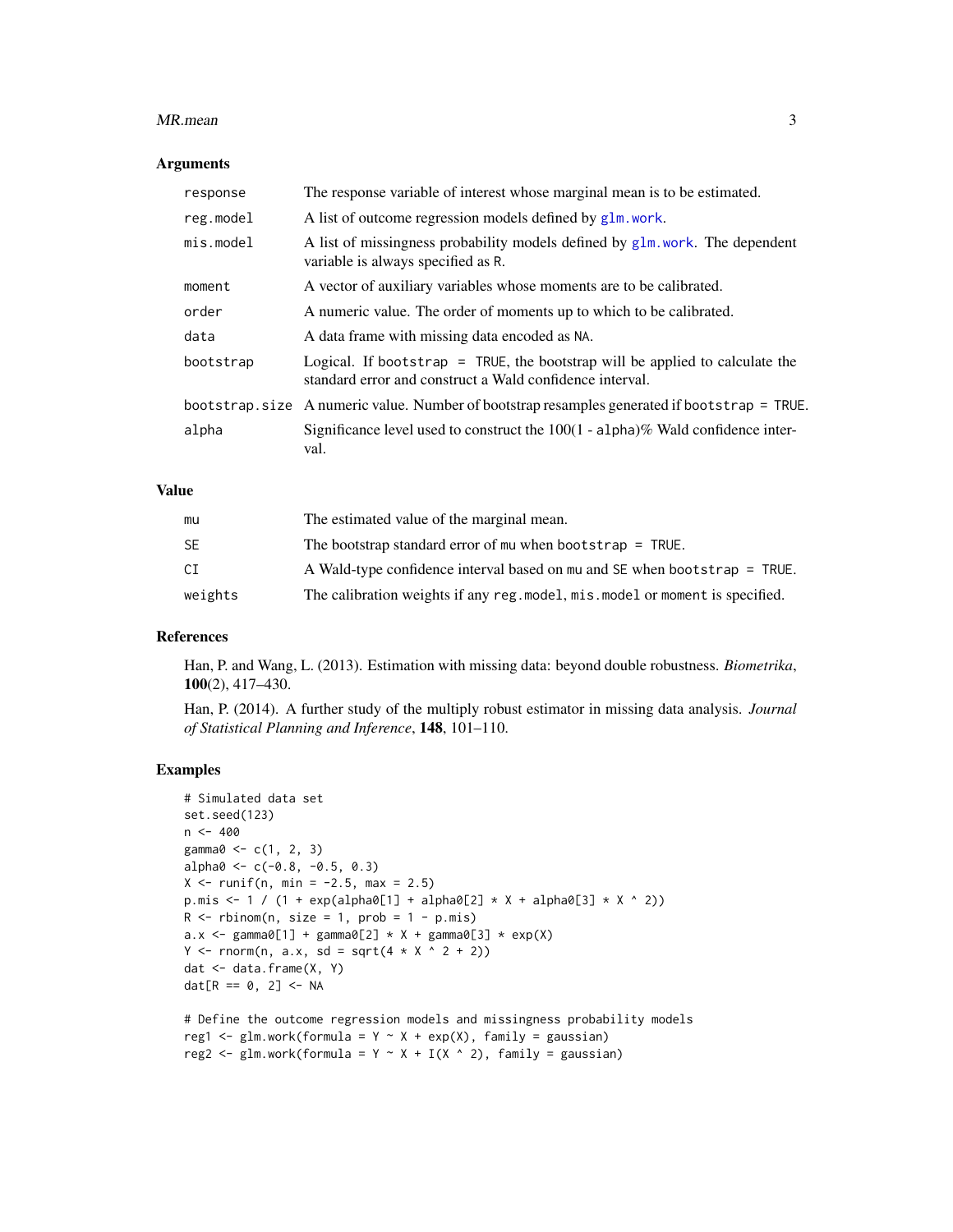```
mis1 <- glm.work(formula = R \sim X + I(X \sim 2), family = binomial(link = logit))
mis2 <- glm.work(formula = R \sim X + exp(X), family = binomial(link = cloglog))
MR.mean(response = Y, reg.model = list(reg1, reg2),
        mis.model = list(mis1, mis2), data = dat)
MR_mean(response = Y, moment = c(X), order = 2, data = dat)
```
MR.quantile *Multiply Robust Estimation of the Marginal Quantile*

#### Description

MR.quantile() is used to estimate the marginal quantile of a variable which is subject to missingness. Multiple missingness probability models and imputation models are allowed.

#### Usage

```
MR.quantile(response, tau = 0.5, imp.model = NULL, mis.model = NULL,
  moment = NULL, order = 1, L = 30, data, bootstrap = FALSE,
 bootstrap.size = 300, alpha = 0.05)
```
#### Arguments

| response    | The response variable of interest whose marginal quantile is to be estimated.                                                            |
|-------------|------------------------------------------------------------------------------------------------------------------------------------------|
| tau         | A numeric value in $(0,1)$ . The quantile to be estimated.                                                                               |
| imp.model   | A list of imputation models defined by glm, work.                                                                                        |
| $mis_model$ | A list of missingness probability models defined by glm. work. The dependent<br>variable is always specified as R.                       |
| moment      | A vector of auxiliary variables whose moments are to be calibrated.                                                                      |
| order       | A numeric value. The order of moments up to which to be calibrated.                                                                      |
| L           | Number of imputations.                                                                                                                   |
| data        | A data frame with missing data encoded as NA.                                                                                            |
| bootstrap   | Logical. If bootstrap = TRUE, the bootstrap will be applied to calculate the<br>standard error and construct a Wald confidence interval. |
|             | bootstrap.size A numeric value. Number of bootstrap resamples generated if bootstrap = TRUE.                                             |
| alpha       | Significance level used to construct the $100(1 - \text{alpha})\%$ Wald confidence inter-<br>val.                                        |

#### Value

|         | The estimated value of the marginal quantile.                                 |
|---------|-------------------------------------------------------------------------------|
| SE      | The bootstrap standard error of q when bootstrap $=$ TRUE.                    |
| СI      | A Wald-type confidence interval based on q and SE when bootstrap = TRUE.      |
| weights | The calibration weights if any imp. model, mis. model or moment is specified. |

<span id="page-3-0"></span>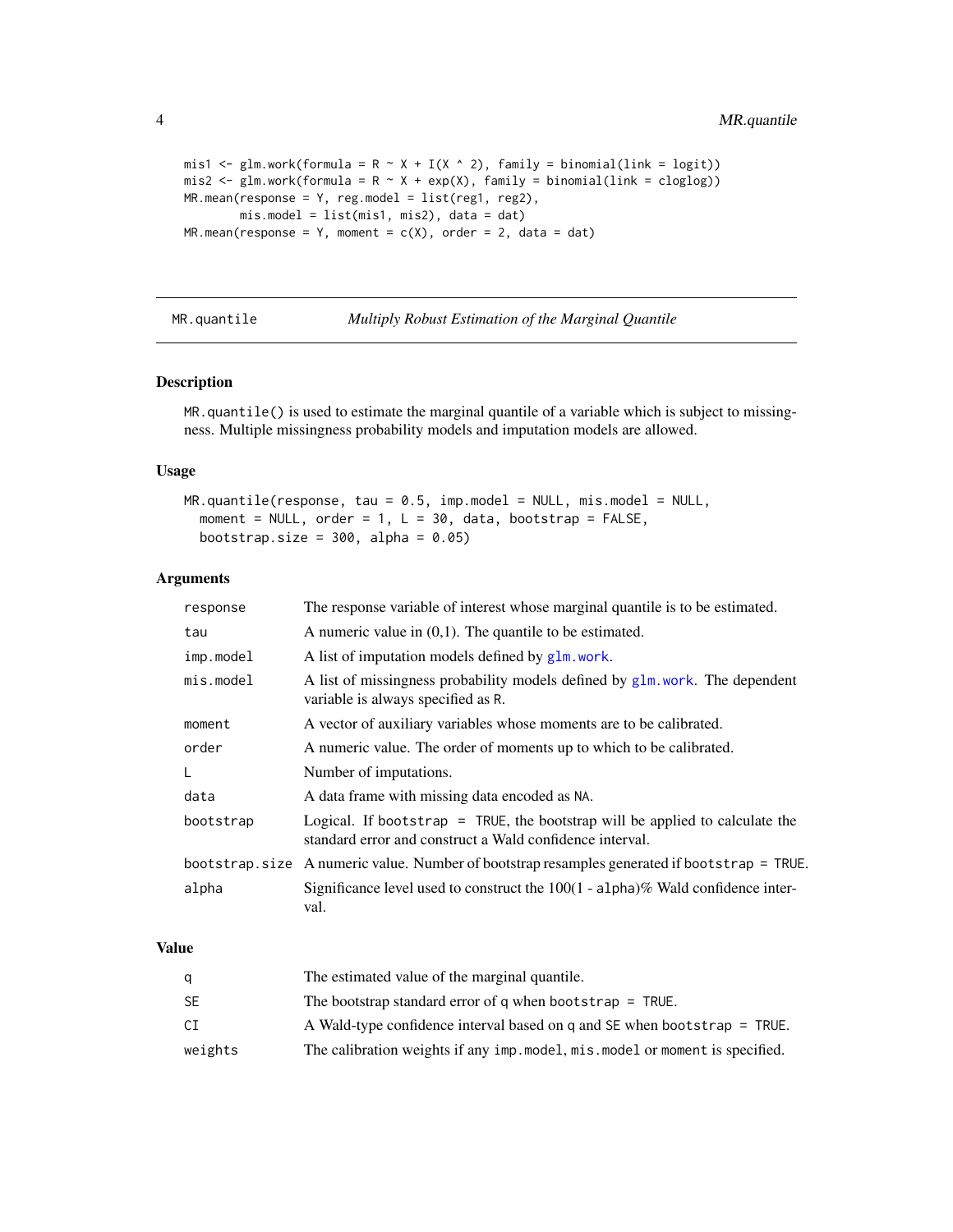#### <span id="page-4-0"></span>MR.quantreg 5

#### References

Han, P., Kong, L., Zhao, J. and Zhou, X. (2019). A general framework for quantile estimation with incomplete data. *Journal of the Royal Statistical Society: Series B (Statistical Methodology)*. 81(2), 305–333.

#### Examples

```
# Simulated data set
set.seed(123)
n < -400gamma0 \leq c(1, 2, 3)alpha0 \leq c(-0.8, -0.5, 0.3)X \le runif(n, min = -2.5, max = 2.5)
p.mis <- 1 / (1 + \exp(\text{alpha}[1] + \text{alpha}[2]) \times X + \text{alpha}[0] \times X \times 2))R \le - rbinom(n, size = 1, prob = 1 - p.mis)
a.x \le gamma0[1] + gamma0[2] * X + gamma0[3] * exp(X)
Y \leq -rnorm(n, a.x, sd = sqrt(4 * X ^ 2 + 2))dat <- data.frame(X, Y)
dat[R == 0, 2] < -NA# Define the outcome regression models and missingness probability models
impl \leftarrow glm.work(formula = Y ~ x + exp(X), family = gaussian)imp2 <- glm.work(formula = Y \sim X + I(X \sim 2), family = gaussian)
mis1 <- glm.work(formula = R \sim X + I(X \sim 2), family = binomial(link = logit))
mis2 \leq gluon. work (formula = R \sim X + exp(X), family = binomial (link = cloglog))
```

```
MR.quantile(response = Y, tau = 0.25, imp.model = list(imp1, imp2),mis.model = list(mis1, mis2), L = 10, data = dat)
MR.quantile(response = Y, tau = 0.25, moment = c(X), order = 2, data = dat)
```
MR.quantreg *Multiply Robust Estimation for Quantile Regression*

#### **Description**

MR.quantreg() is used for quantile regression with missing responses and/or missing covariates. Multiple missingness probability models and imputation models are allowed.

#### Usage

```
MR.quantreg(formula, tau = 0.5, imp.model = NULL, mis.model = NULL,moment = NULL, order = 1, L = 30, data, bootstrap = FALSE,
 bootstrap.size = 300, alpha = 0.05, ...)
```
#### Arguments

| formula | The formula of the linear quantile regression model of interest. |
|---------|------------------------------------------------------------------|
| tau     | A numeric value in $(0,1)$ . The quantile to be estimated.       |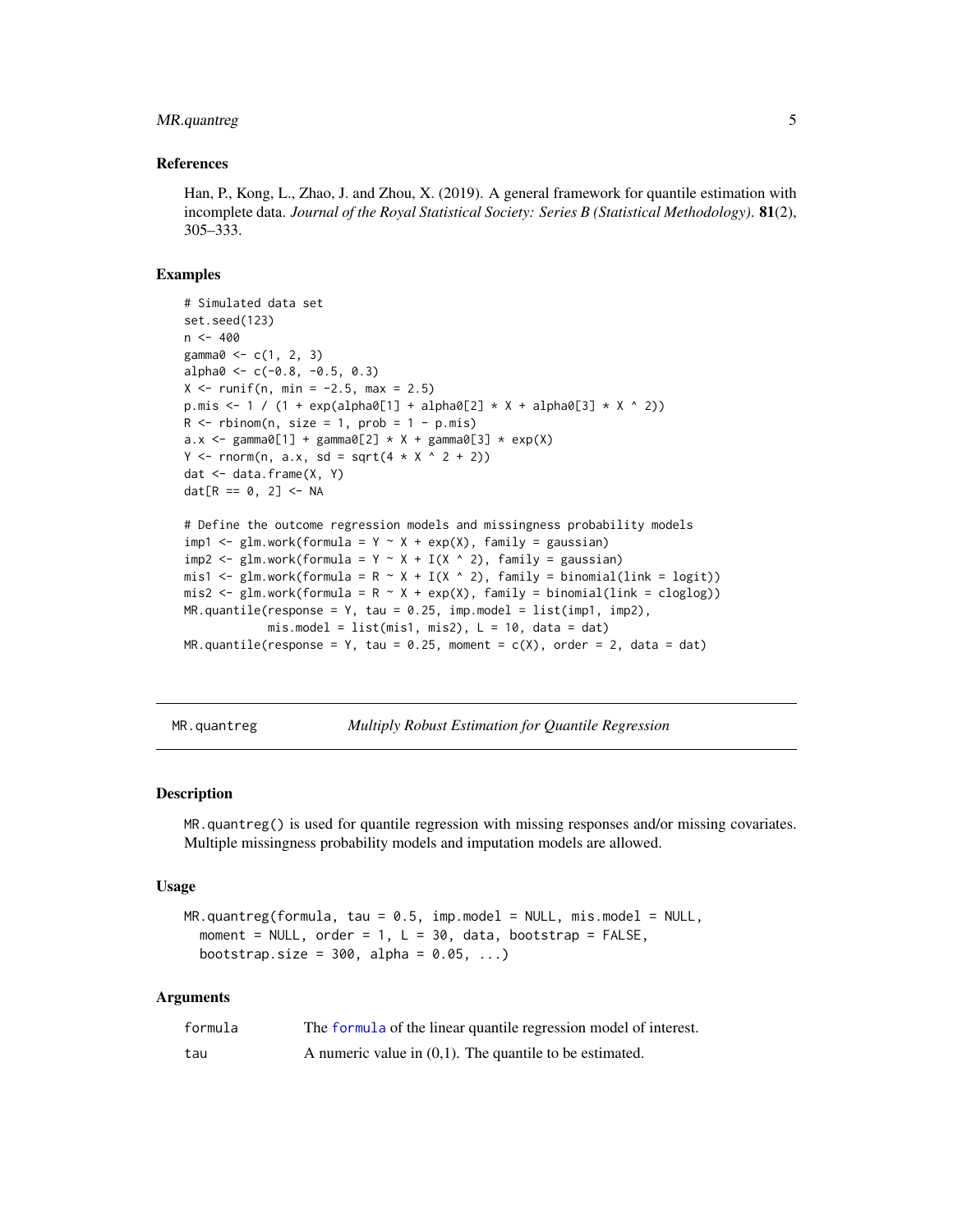<span id="page-5-0"></span>

| A list of possibly multiple lists of the form list(list.1, list.2, , list.K),<br>where K is the total number of different imputation models. For the $k$ -th imputa-<br>tion model, list. k is a list of possibly multiple models, each of which is defined<br>by glm, work and imputes one single missing variable marginally. See details. |
|----------------------------------------------------------------------------------------------------------------------------------------------------------------------------------------------------------------------------------------------------------------------------------------------------------------------------------------------|
| A list of missingness probability models defined by $g1m$ , work. The dependent<br>variable is always specified as R.                                                                                                                                                                                                                        |
| A vector of auxiliary variables whose moments are to be calibrated.                                                                                                                                                                                                                                                                          |
| A numeric value. The order of moments up to which to be calibrated.                                                                                                                                                                                                                                                                          |
| Number of imputations.                                                                                                                                                                                                                                                                                                                       |
| A data frame with missing data encoded as NA.                                                                                                                                                                                                                                                                                                |
| Logical. If bootstrap = TRUE, the bootstrap will be applied to calculate the<br>standard error and construct a Wald confidence interval.                                                                                                                                                                                                     |
| bootstrap.size A numeric value. Number of bootstrap resamples generated if bootstrap = TRUE.                                                                                                                                                                                                                                                 |
|                                                                                                                                                                                                                                                                                                                                              |
| Significance level used to construct the $100(1 - \text{alpha})\%$ Wald confidence inter-<br>val.                                                                                                                                                                                                                                            |
|                                                                                                                                                                                                                                                                                                                                              |

#### Details

The function MR.quantreg() currently deals with data with one missingness pattern. When multiple variables are subject to missingness, their values are missing simultaneously. The method in Han et al. (2019) specifies an imputation model by modeling the joint distribution of the missing variables conditional on the fully observed variables. In contrast, the function MR.quantreg() specifies an imputation model by separately modeling the marginal distribution of each missing variable conditional on the fully observed variables. These marginal distribution models for different missing variables constitute one joint imputation model. Different imputation models do not need to model the marginal distribution of each missing variable differently.

#### Value

| coefficients | The estimated quantile regression coefficients.                                     |
|--------------|-------------------------------------------------------------------------------------|
| SE           | The bootstrap standard error of coefficients when bootstrap $=$ TRUE.               |
| CI           | A Wald-type confidence interval based on coefficients and SE when bootstrap = TRUE. |

#### References

Han, P., Kong, L., Zhao, J. and Zhou, X. (2019). A general framework for quantile estimation with incomplete data. *Journal of the Royal Statistical Society: Series B (Statistical Methodology)*. 81(2), 305–333.

#### See Also

[rq](#page-0-0).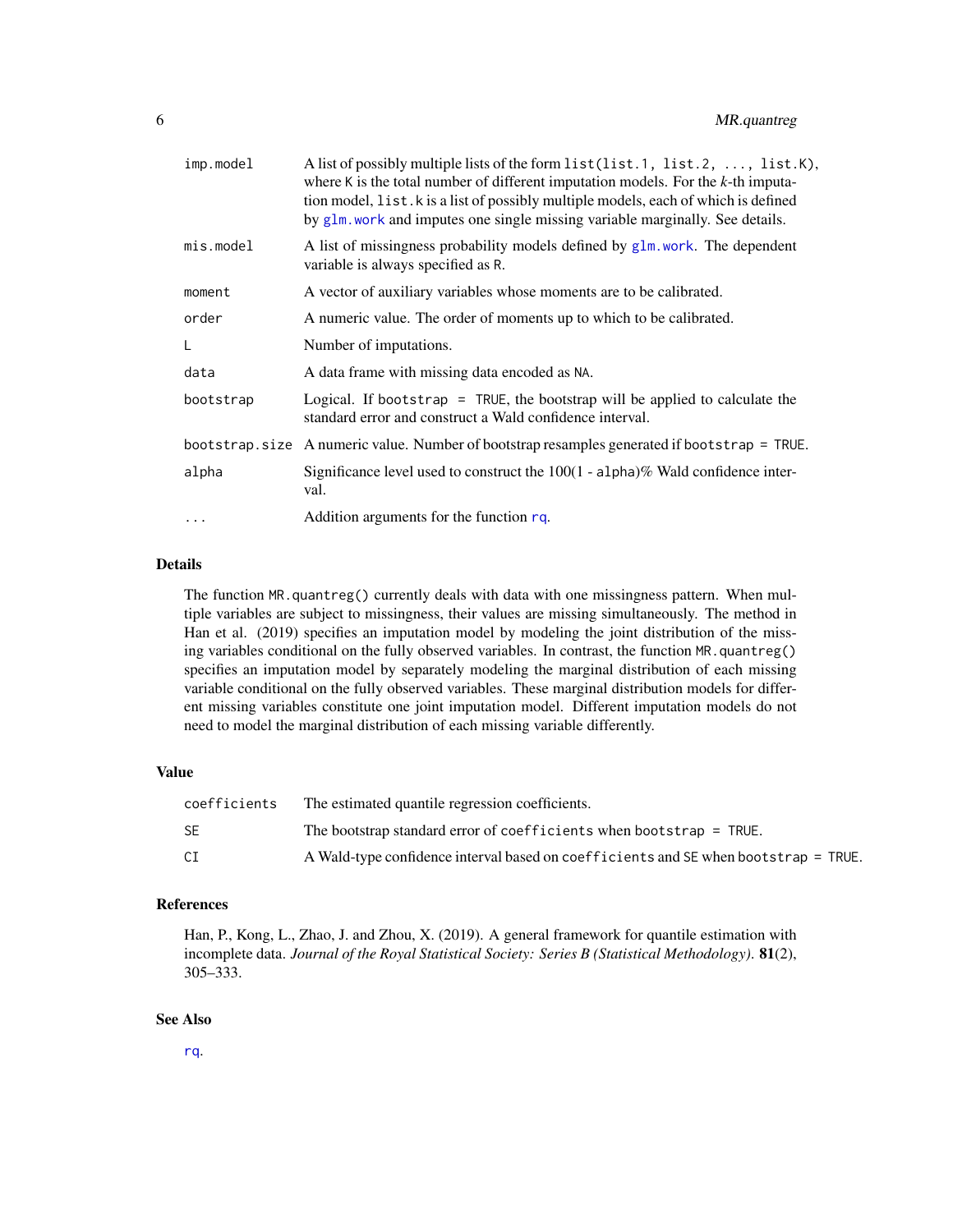#### <span id="page-6-0"></span>MR.reg 2012 2013 2014 2014 2015 2016 2017 2018 2019 2014 2016 2017 2018 2019 2017

#### Examples

```
# Simulated data set
set.seed(123)
n < -400gamma@ < -c(1, 2, 3)alpha0 < -c(-0.8, -0.5, 0.3)S \le runif(n, min = -2.5, max = 2.5) # auxiliary variables
X1 \leq - rbinom(n, size = 1, prob = 0.5) # covariate X1
X2 \leq -\text{resp}(n) # covariate X2
p.obs \leq -1 / (1 + \exp(\text{alpha}[1] + \text{alpha}[2] \times S + \text{alpha}[2]) \times S^{\wedge}(2)) # non-missingness probability
R \le - rbinom(n, size = 1, prob = p.obs)
a.x \leq-gamma0[1] + gamma0[2] + X1 + gamma0[3] + X2Y \leq -rnorm(n, a.x)dat <- data.frame(S, X1, X2, Y)
dat[R == 0, c(2, 4)] <- NA # X1 and Y may be missing
# marginal imputation models for X1
impX1.1 \leftarrow glm.work(formula = X1 \sim S, family = binomial(link = logit))impX1.2 \leq glm.work(formula = X1 - S + X2, family = binomial(link = cloglog))# marginal imputation models for Y
impY.1 \leq glm.work(formula = Y \leq S, family = gaussian)impY.2 \leq glm.work(formula = Y \leq S + X2, family = gaussian)# missingness probability models
mis1 <- glm.work(formula = R \sim S + I(S \land 2), family = binomial(link = logit))
mis2 <- glm.work(formula = R \sim I(S \land 2), family = binomial(link = cloglog))
# this example considers the following K = 3 imputation models for imputing the missing (X1, Y)
imp1 <- list(impX1.1, impY.1)
imp2 < - list(impX1.1, impY.2)
imp3 <- list(impX1.2, impY.1)
results <- MR.quantreg(formula = Y \sim X1 + X2, tau = 0.75, imp.model = list(imp1, imp2, imp3),
                         mis. model = list(mis1, mis2), L = 10, data = dat)
results$coefficients
MR.quantreg(formula = Y \sim X1 + X2, tau = 0.75,
             moment = c(S, X2), order = 2, data = dat)$coefficients
```
MR.reg *Multiply Robust Estimation for (Mean) Regression*

#### **Description**

MR.reg() is used for (mean) regression under generalized linear models with missing responses and/or missing covariates. Multiple missingness probability models and imputation models are allowed.

#### Usage

```
MR.readformula, family = gaussian, imp_model = NULL,mis_model = NULL, moment = NULL, order = 1, L = 30, data,bootstrap = FALSE, bootstrap.size = 300, alpha = 0.05, ...)
```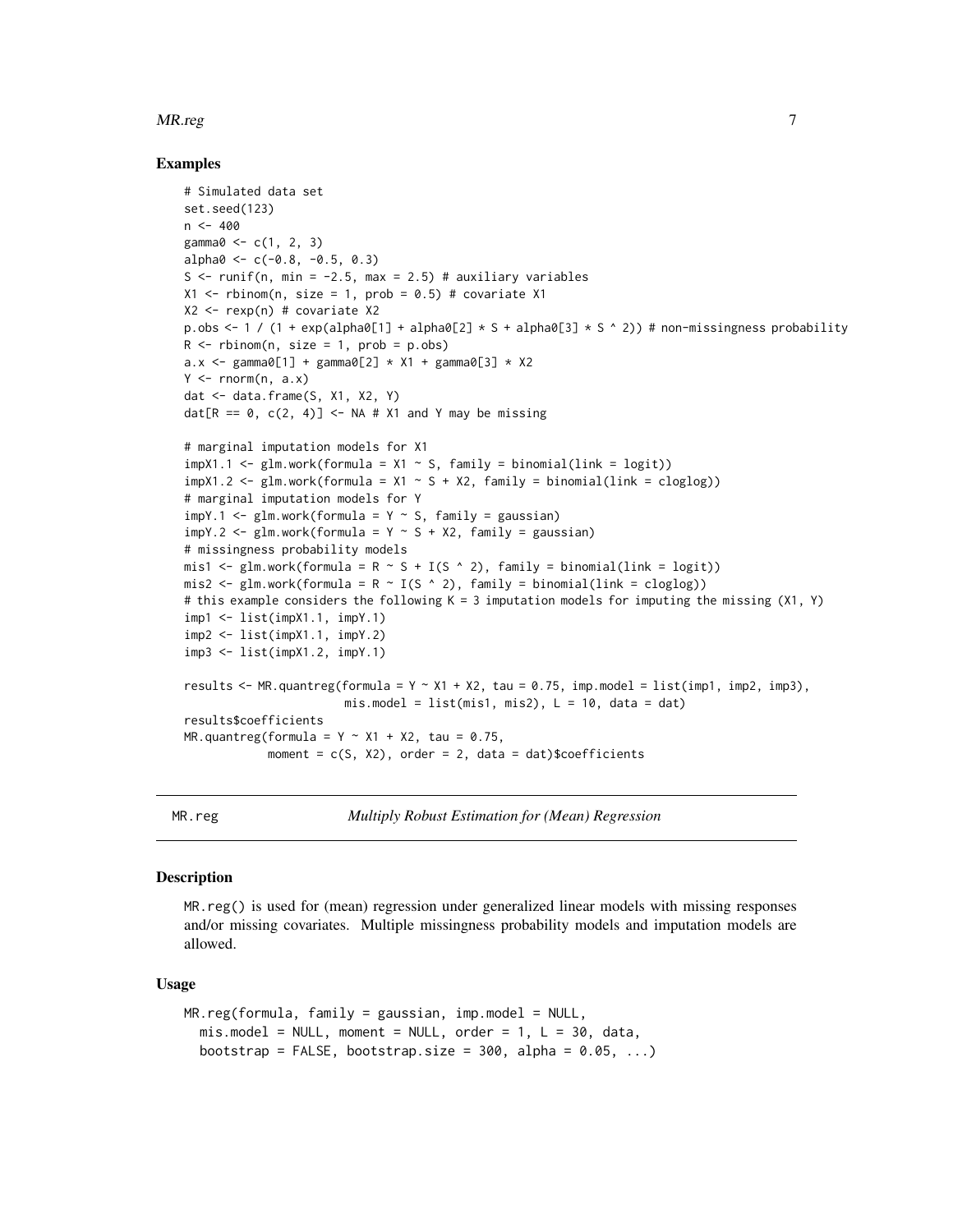#### <span id="page-7-0"></span>Arguments

| formula        | The formula of the regression model of interest.                                                                                                                                                                                                                                                                                              |
|----------------|-----------------------------------------------------------------------------------------------------------------------------------------------------------------------------------------------------------------------------------------------------------------------------------------------------------------------------------------------|
| family         | A description of the error distribution and link function to be used for the GLM<br>of interest.                                                                                                                                                                                                                                              |
| imp.model      | A list of possibly multiple lists of the form list (list.1, list.2, , list.K),<br>where K is the total number of different imputation models. For the $k$ -th imputa-<br>tion model, list. k is a list of possibly multiple models, each of which is defined<br>by glm. work and imputes one single missing variable marginally. See details. |
| $mis_model$    | A list of missingness probability models defined by glm. work. The dependent<br>variable is always specified as R.                                                                                                                                                                                                                            |
| moment         | A vector of auxiliary variables whose moments are to be calibrated.                                                                                                                                                                                                                                                                           |
| order          | A numeric value. The order of moments up to which to be calibrated.                                                                                                                                                                                                                                                                           |
| L              | Number of imputations.                                                                                                                                                                                                                                                                                                                        |
| data           | A data frame with missing data encoded as NA.                                                                                                                                                                                                                                                                                                 |
| bootstrap      | Logical. If bootstrap = TRUE, the bootstrap will be applied to calculate the<br>standard error and construct a Wald confidence interval.                                                                                                                                                                                                      |
| bootstrap.size | A numeric value. Number of bootstrap resamples generated if bootstrap = TRUE.                                                                                                                                                                                                                                                                 |
| alpha          | Significance level used to construct the $100(1 - \text{alpha})\%$ Wald confidence inter-<br>val.                                                                                                                                                                                                                                             |
| $\cdots$       | Addition arguments for the function glm.                                                                                                                                                                                                                                                                                                      |

#### Details

The function MR.reg() currently deals with data with one missingness pattern. When multiple variables are subject to missingness, their values are missing simultaneously. The methods in Han (2016) and Zhang and Han (2019) specify an imputation model by modeling the joint distribution of the missing variables conditional on the fully observed variables. In contrast, the function MR.reg() specifies an imputation model by separately modeling the marginal distribution of each missing variable conditional on the fully observed variables. These marginal distribution models for different missing variables constitute one joint imputation model. Different imputation models do not need to model the marginal distribution of each missing variable differently.

#### Value

| coefficients | The estimated regression coefficients.                                              |
|--------------|-------------------------------------------------------------------------------------|
| SE           | The bootstrap standard error of coefficients when bootstrap $=$ TRUE.               |
| CI           | A Wald-type confidence interval based on coefficients and SE when bootstrap = TRUE. |

#### References

Han, P. (2014). Multiply robust estimation in regression analysis with missing data. *Journal of the American Statistical Association*, 109(507), 1159–1173.

Han, P. (2016). Combining inverse probability weighting and multiple imputation to improve robustness of estimation. *Scandinavian Journal of Statistics*, 43, 246–260.

Zhang, S. and Han, P. (2019). A simple implementation of multiply robust estimation for GLMs with missing data. Unpublished manuscript.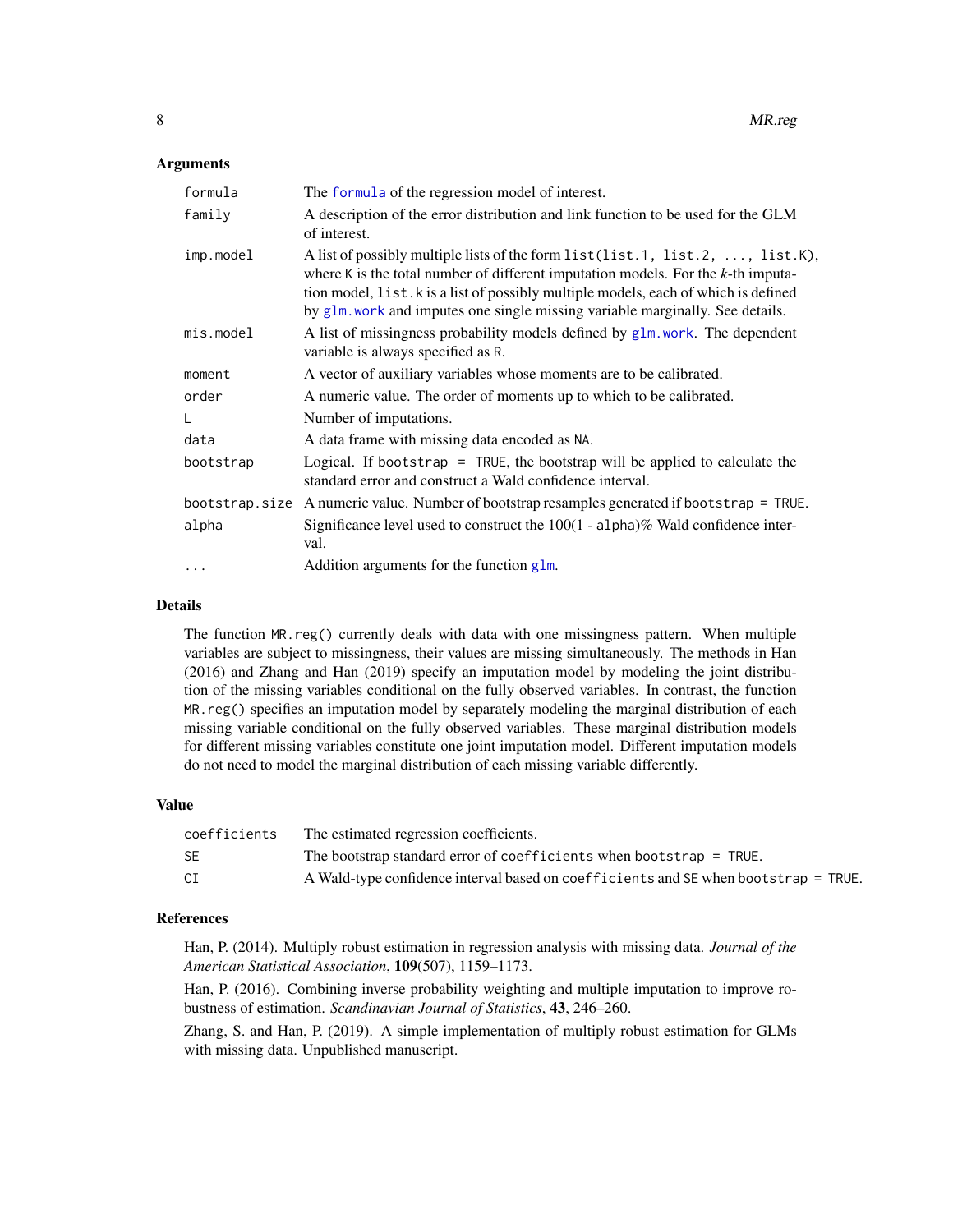#### <span id="page-8-0"></span>MR.reg 9

#### See Also

[glm](#page-0-0).

#### Examples

```
# Simulated data set
set.seed(123)
n < -400gamma0 \leq c(1, 2, 3)alpha0 \leq c(-0.8, -0.5, 0.3)S \le runif(n, min = -2.5, max = 2.5) # auxiliary variables
X1 \leftarrow rbinom(n, size = 1, prob = 0.5) # covariate X1
X2 \leq -\text{resp}(n) # covariate X2
p.obs \leq -1 / (1 + exp(alpha0[1] + alpha0[2] \star S + alpha0[3] \star S \sim 2)) # non-missingness probability
R \le - rbinom(n, size = 1, prob = p.obs)
a.x \le gamma0[1] + gamma0[2] * X1 + gamma0[3] * X2
Y \leftarrow \text{norm}(n, a.x)dat <- data.frame(S, X1, X2, Y)
dat[R == 0, c(2, 4)] <- NA # X1 and Y may be missing
# marginal imputation models for X1
impX1.1 \leftarrow glm.work(formula = X1 \sim S, family = binomial(link = logit))impX1.2 \leq glm.work(formula = X1 - S + X2, family = binomial(link = cloglog))# marginal imputation models for Y
impY.1 \leq glm.work(formula = Y \leq S, family = gaussian)impY.2 \leq glm.work(formula = Y \leq S + X2, family = gaussian)# missingness probability models
mis1 <- glm.work(formula = R \sim S + I(S \sim 2), family = binomial(link = logit))
mis2 <- glm.work(formula = R \sim I(S \land 2), family = binomial(link = cloglog))
# this example considers the following K = 3 imputation models for imputing the missing (X1, Y)
imp1 <- list(impX1.1, impY.1)
imp2 <- list(impX1.1, impY.2)
imp3 <- list(impX1.2, impY.1)
results <- MR.reg(formula = Y ~ X1 + X2, family = gaussian, imp.model = list(imp1, imp2, imp3),
                   mis.model = list(mis1, mis2), L = 10, data = dat)
results$coefficients
MR.readformula = Y ~ x1 + X2, family = gaussian,
       moment = c(S, X2), order = 2, data = dat)$coefficients
```